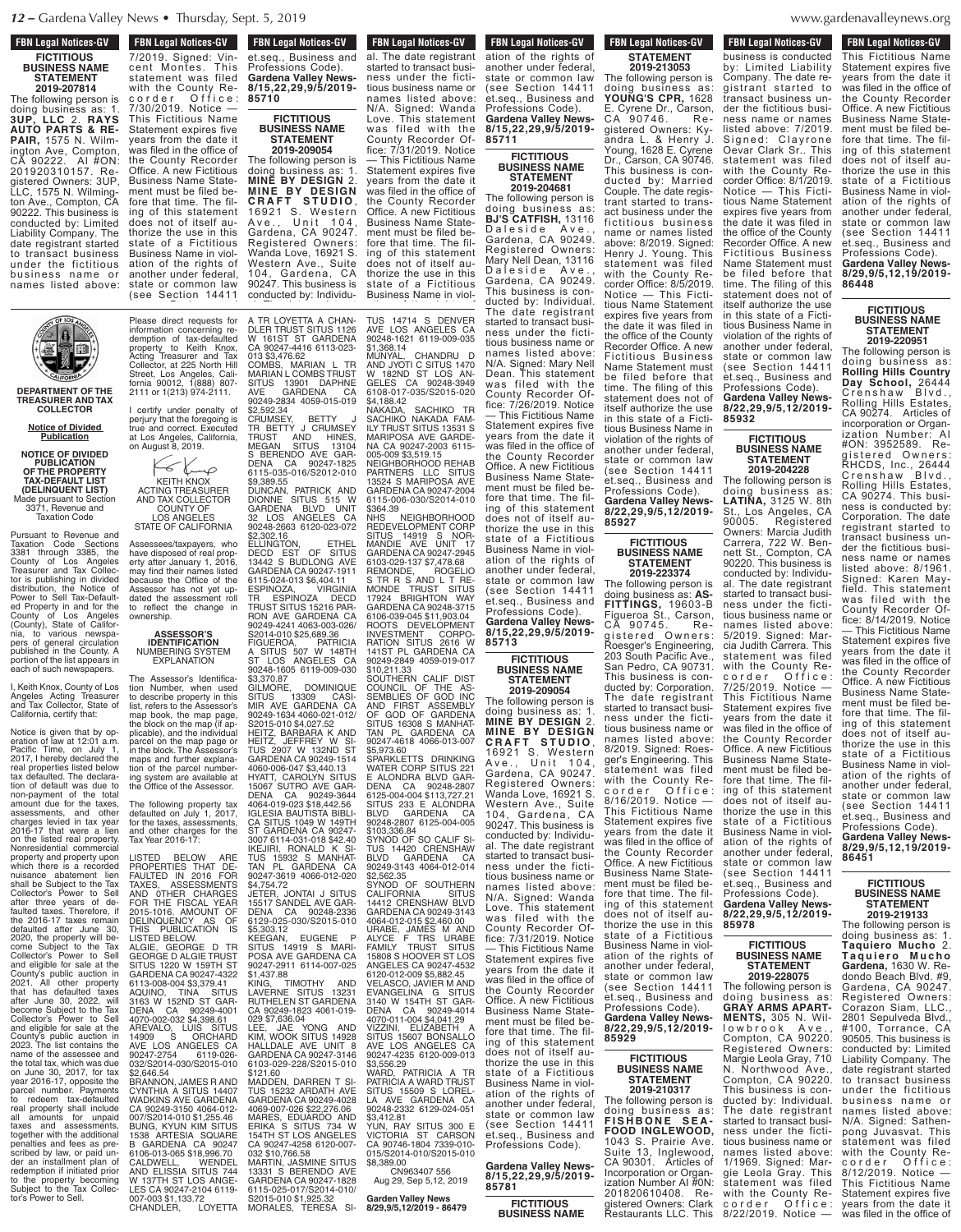# **FBN Legal Notices-GV**

**FILED IN LEGAL INDICES-CIV** the County Recorder Office. A new Fictitious Business Name Statement must be filed before that time. The filing of this statement does not of itself authorize the use in this state of a Fictitious Business Name in violation of the rights of another under federal, state or common law (see Section 14411 et.seq., Business and Professions Code). **Gardena Valley News-8/29,9/5,12,19/2019-**

### **FICTITIOUS BUSINESS NAME STATEMENT**

**86461**

**2019-226820** The following person is doing business as: **Olivia's Cotton Candy Parlor,** 1455 W. Redondo Beach Blvd., #2463, Gardena, CA<br>90247. Registered 90247. Registered Owners: Taneisha Floyd, 1455 W. Redondo Beach Blvd., #2463, Gardena, CA 90247. This business is conducted by: Individual. The date registrant started to transact business under the fictitious business name or names listed above: N/A. Signed: Taneisha<br>Floyd. This statement Floyd. This statement was filed with the County Recorder Office: 8/21/2019. Notice — This Fictitious Name Statement expires five years from the date it was filed in the office of the County Recorder Office. A new Fictitious Business Name Statement must be filed before that time. The filing of this statement does not of itself authorize the use in this state of a Fictitious Business Name in violation of the rights of another under federal, state or common law (see Section 14411 et.seq., Business and Professions Code). **Gardena Valley News-8/29,9/5,12,19/2019- 86468**

### **FICTITIOUS BUSINESS NAME STATEMENT 2019-223173**

The following person is doing business as: **On The Re cord Inc . ,** 18726 S. Western Ave., Suite 303, Gardena, CA 90248. Registered Owners: On The Record, Inc., 18726 S. Western Ave., Suite 303, Gardena, CA 90248. This business is conducted by: Corporation. The date registrant started to transact business under the fictitious business name or names listed above: 2/1996. Signed: Charles Daniel Dunkin III. This statement was filed with the County Recorder Office: 8/16/2019. Notice — This Fictitious Name Statement expires five years from the date it was filed in the office of the County Recorder Office. A new Fictitious Business Name Statement must be filed before that time. The filing of this statement does not of itself authorize the use in this state of a Fictitious Business Name in viol-

sion, or encumbrances, to pay the remaining principal sum of the note(s) secured by said Deed of Trust, with interest thereon, as provided in said note(s), advances, unthis Internet Web site www.auction.com.for information regarding the sale of this property, using the file number assigned to this case 00000008025546. Information about post-

**FBN Legal Notices-GV FUSING THE INCREASE IN VIOLENCE** ation of the rights of another under federal, state or common law (see Section 14411 et.seq., Business and Professions Code). **Gardena Valley News-8/29,9/5,12,19/2019- 86471**

## **Legal Notices-GV**

NOTICE OF TRUST-EE'S SALE Trustee Sale No. : 00000008025546 Title Order No.: 8747273 FHA/VA/PMI No.: AT-TENTION RECORD-ER: THE FOLLOW-ING REFERENCE TO AN ATTACHED SUM-MARY APPLIES ONLY T O C O P I E S PROVIDED TO THE TRUSTOR, NOT TO THIS RECORDED ORIGINAL NOTICE. NOTE: THERE IS A SUMMARY OF THE INFORMATION IN THIS DOCUMENT AT-TACHED. YOU ARE IN DEFAULT UNDER A<br>DEFAULT UNDER A DEED OF TRUST, DATED 11/17/2006. UNLESS YOU TAKE ACTION TO PRO-TECT YOUR PROP-ERTY, IT MAY BE SOLD AT A PUBLIC SOLD AT A POBLIC<br>SALE. IF YOU NEED<br>AN EXPLANATION OF AN EXPLANATION OF THE NATURE OF THE P R O C E E D I N G AGAINST YOU, YOU SHOULD CONTACT A LAWYER. BARRETT DAFFIN FRAPPIER TREDER and WEISS, LLP, as duly appointed Trustee under and pursuant to Deed of Trust Recorded on 11/22/2006 as Instrument No. 20062594833 of official records in the office of the County Recorder of LOS ANGELES County, State of CALIFORNIA. EXECUTED BY: RUTH J HILL, AN UNMAR-RIED WOMAN, WILL SELL AT PUBLIC AUCTION TO HIGHEST BIDDER F O R C A S H , C A S H I E R ' S CHECK/CASH EQUI-VALENT or other form of payment authorized by California Civil Code 2924h(b), (payable at time of sale in lawful money of the United States). DATE OF SALE: 09/12/201 9 TIME OF SALE: 9:00 AM PLACE OF SALE: Doubletree Hotel Los <sup>A</sup> <sup>n</sup> <sup>g</sup> <sup>e</sup> <sup>l</sup> <sup>e</sup> <sup>s</sup> - <sup>N</sup> <sup>o</sup> <sup>r</sup> <sup>w</sup> <sup>a</sup> <sup>l</sup> <sup>k</sup> , <sup>13111</sup> Sycamore Drive, Norwalk, CA 90650. STREET ADDRESS and other common designation, if any, of the real property described above is purported to be: 13912 ARCTURUS AVENUE, GARDENA, CALIFOR-NIA 90249 APN#: 4059-014-018 The undersigned Trustee disclaims any liability for any incorrectness of the street address and other common designation, if any, shown herein. Said sale will be made, but without covenant or warranty, expressed or implied, regarding title, possesreasonable estimated costs, expenses and advances at the time of the initial publication of the Notice of Sale is \$252,061.18. The beneficiary under said Deed of Trust heretofore executed and delivered to the undersigned a written Declaration of Default and Demand for Sale, and a written Notice of Default and Election to Sell. The undersigned caused said Notice of Default and Election to Sell to be recorded in the county where the real property is located. NOTICE TO POTEN-TIAL BIDDERS: If you are considering bidding on this property lien, you should understand that there are risks involved in bidding at a trustee auction. You will be bidding on a lien, not on the property itself. Placing the highest bid at a trustee auction does not automatically entitle you to free and clear ownership of the property. You should also be aware that the lien being auctioned off may be a junior lien. If you are the highest bidder at the auction, you are or may be responsible for paying off all liens senior to the lien being auctioned off, before you can receive clear title to the property. You are encouraged to investigate the existence, priority, and size of outstanding liens that may exist on this property by contacting the county recorder's office or a title insurance company, either of which may charge you a fee for this information. If you consult either of these resources, you should be aware that the same lender may hold more than one mortgage or deed of trust on the property. NOTICE TO PROPERTY OWNER: The sale date shown on this notice of sale may be postponed one or more times by the mortgagee, beneficiary, trustee, or a court, pursuant to Section 2924g of the California Civil Code. The law requires that information about trustee sale postponements be made available to you and to the public, as a cour-<br>tesy to those not tesy to those not present at the sale. If you wish to learn whether your sale date has been postponed, and, if applicable, the rescheduled time and date for the sale of this property, you may call 800-280-2832 for information regarding the trustee's sale or visit

**Legal Notices-GV** notes-under the terms of said Deed of Trust, fees, charges and expenses of the Trustee and of the trusts created by said Deed of Trust. The total amount of the unpaid balance of the obligation secured by the property to be sold and **Legal Notices-GV** Legal Nutices-GV ponements that are very short in duration or that occur close in time to the scheduled sale may not immediately be reflected in the telephone information or on the Internet Web site. The best way to verify postponement information is to attend the scheduled sale. FOR TRUSTEE SALE I N F O R M A T I O N PLEASE CALL: AUC-TION.COM 800-280- 2832 www.auction.com BARRETT DAFFIN FRAPPIER TREDER and WEISS, LLP as Trustee 20955 Pathfinder Road, Suite 300 Diamond Bar, CA 91765 (866) 795-1852 Dated: 08/01/2019 BARRETT DAFFIN FRAPPIER TREDER and WEISS, LLP IS ACTING AS A DEBT COLLECTOR AT-TEMPTING TO COL-LECT A DEBT. ANY INFORMATION OB-TAINED WILL BE USED FOR THAT PURPOSE. **A-4700979 0 8 / 2 2 / 2 0 1 9 , 0 8 / 2 9 / 2 0 1 9 , 0 9 / 0 5 / 2 0 1 9 GARDENA VALLEY NEWS 8/22,29 & 9/5/2019- 85901**

> NOTICE OF TRUST-EE'S SALE Trustee Sale No. 133854 Title No. 170259388 NOTE: THERE IS A SUM-MARY OF THE IN-MART OF THE IN-<br>FORMATION IN THIS<br>DOCUMENT AT-DOCUMENT AT-TACHED. YOU ARE IN DEFAULT UNDER A DEED OF TRUST, DATED 02/09/2007. UNLESS YOU TAKE ACTION TO PRO-TECT YOUR PROP-ERTY, IT MAY BE SOLD AT A PUBLIC SALE. IF YOU NEED AN EXPLANATION OF THE NATURE OF THE P R O C E E D I N G AGAINST YOU, YOU SHOULD CONTACT A L A W Y E R . O n 09/12/2019 at 9:00 AM, The Mortgage Law Firm, PLC, as duly appointed Trustee under and pursuant to Deed<br>of Trust recorded Trust recorded 02/23/2007, as Instru-<br>m e n t N o m e n t N o . 20070392252, in book xx, page xx, of Official Records in the office of the County Recorder of

**Legal Notices-GV Example 10 Report Follows** the County Recorder of Los Angeles County, State of California, executed by Kenneth Anderson, an Unmarried Man, WILL SELL AT PUBLIC AUCTION TO HIGHEST BIDDER F O R C A S H , C A S H I E R ' S CHECK/CASH EQUI-VALENT or other form of payment authorized by 2924h (b), (payable at time of sale in lawful money of the United States), Doubletree Hotel Los Angeles-Norwalk, and 13111 Sycamore Drive, Norwalk, CA 90650- Vineyard Ballroom. All right, title and interest conveyed to and now held by it under said Deed of Trust in the property situated in said County and State, described as: FULLY DE-SCRIBED IN THE ABOVE DEED OF TRUST. APN 6103- 029-145 The street address and other common designation, if any, of the real property described above is purported to be: 14919 South Normandie Avenue No. 25, Gardena, CA 90247 The undersigned Trustee disclaims any liability for any incorrectness of the street address and other common designation, if any, shown herein. Said sale will be made, but without covenant or warranty, expressed or implied, regarding title, possession, or encumbrances, to pay the remaining principal sum of the note(s) secured by said Deed of Trust, with interest thereon, as provided in said note(s), advances, if any, under the terms of said Deed of Trust, fees, charges and expenses of the Trustee and of the trusts created by said Deed of Trust. The total amount of the unpaid balance of the obligation secured by the property to be sold and reasonable estimated costs, expenses and advances at the time of the initial publication of the Notice of Sale is: \$139,689.74 If the Trustee is unable to convey title for any

www.gardenavalleynews.org **Gardena Valley News • Thursday, Sept. 5, 2019**– 13 Gardena Valley News • Thurso  $\sum_{i=1}^n$   $\sum_{i=1}^n$  $\sqrt{5}$  **PD**  $\sqrt{5}$   $\sqrt{2019}$   $\sqrt{13}$ **TERR ESTATE** 

 $\blacksquare$  **Legal Notices-GV** 

**C C B NOTICES-GV** 

**Legal Notices-GV Legal Nutices-GV** bidder's sole and exclusive remedy shall be the return of monies paid to the Trustee, and the successful bidder shall have no further recourse. The beneficiary under said Deed of Trust heretofore executed and delivered to the undersigned a written Declaration of Default and Demand for Sale, and written Notice of Default and Election to Sell. The undersigned caused a Notice of Default and Election to Sell to be recorded in the county where the real property is located. Dated: 8/2/20109 THE MORTGAGE LAW FIRM, PLC Adriana Durham/Authorized Signature 27455 TIERRA ALTA WAY, STE. B, TEMECULA, CA 92590 (619) 465- 8200 FOR TRUSTEE'S SALE INFORMATION PLEASE CALL (800) 280-2832 The Mortgage Law Firm, PLC. may be attempting to collect a debt. Any information obtained may be used for that purpose. NOTICE TO PO-TENTIAL BIDDERS: If you are considering bidding on this property lien, you should understand that there are risks involved in bidding at a trustee auction. You will be bidding on a lien, not<br>on the property itself. Placing the highest bid at a trustee auction does not automatically entitle you to free and clear ownership of the property. You should also be aware that the lien being auctioned off may be a junior lien. If you are the highest bidder at the auction, you are or may be responsible for paying off all liens senior to the lien being auctioned off, before you can receive clear title to the property. You are encouraged to investigate the existence, priority, and size of outstanding liens that may exist on this property by contacting the county recorder's office or a title insurance company, either of which may charge you a fee for this information. If you consult either of these **Legal Notices-GV Legal Nutices-GV NEWS 85904**

resources, you should be aware that the same lender may hold more than one mortgage or deed of trust on the property. NOTICE TO PROPERTY OWNER: The sale date shown on this notice of sale may be postponed one or more times by the mortgagee, beneficiary, trustee, or a court, pursuant to Section 2924g of the California Civil Code. The law requires that information about trustee sale postponements be made available to you and to the public, as a courtesy to those not present at the sale. If you wish to learn whether your sale date has been postponed, and, if applicable, the rescheduled time and date for the sale of this property, you may call (800) 280-2832 for information regarding the trustee's sale or visit this Internet Web sitewww.Auction.com- for information regarding the sale of this property, using the file number assigned to this case: 133854. Information about postponements that are very short in duration or that occur close in time to the scheduled sale may not immediately be reflected in the telephone information or on the Internet Web site. The best way to verify postponement information is to attend the scheduled sale. **A-4701276 08/22/2019, 0 8 / 2 9 / 2 0 1 9 , 0 9 / 0 5 / 2 0 1 9 GARDENA VALLEY 8/22,29 & 9/5/2019 1 9 S T P B 0 7 6 3 1** To all heirs, beneficiaries, creditors, contingent creditors, and persons who may otherwise be interested in the WILL or estate, or both of WAYNE A. JOHNSON.<br>A PETITION FOR A PETITION FOR PROBATE has been filed by APOLLO UBANI in the Superior Court of California, County of LOS A N G E L E S . THE PETITION FOR PROBATE requests that APOLLO UBANI be appointed as personal representative to administer the estate of the decedent. THE PETITION requests the decedent's WILL and codicils, if any, be admitted to probate. The WILL and any codicils are available for examination in the file kept by the court. THE PETITION requests authority to administer the estate under the Independent Administration of Estates Act . (This authority will allow the personal representative to take many actions without obtaining court approval. Before taking certain very important actions, however, the personal representative will be required to give notice to interested persons unless they have waived notice or consented to the proposed action.) The independent administration authority will be granted unless an interested person files an objection to the petition and shows good cause why the court should not grant the

**NOTICE OF PETI-TION TO ADMINIS-TER ESTATE OF: WAYNE A. JOHNSON C A S E N O . 1 9 S T P B 0 7 6 3 1** Dept. 4 located at 111

**NOTICE OF PUBLIC SALE** JBLIC SALE

authority.

A HEARING on the petition will be held in this court as follows: 09/13/19 at 8:30AM in

NOTICE IS HEREBY GIVEN pursuant to California Civil Code Section 798.56a and California Commercial Code Section 7210 that the following described property will be sold by Royal Western Mobilehome Park (Warehouse) at public auction to the highest bidder for cash, in lawful money of the United States, or a cashier's check payable to Royal Western Mobilehome Park, payable at time of sale, on **Tuesday, September 17, 2019 at 8:00 a.m.**, at the following location: ing location:<br>**17705 S. WESTERN AVE,** NOTICE IS HEREBY G nia Civil Code Sectior Commercial Code Sec ing described propert Western Mobilehome F lic auction to the highes ful money of check payable to Roy Park, payable at tim Park, payable at time of sale, on Tuesday,<br>September 17, 2019 at 8:00 a.m., at the follow-'EN pursuant to Califor-'98.56a and California n 7210 that the followwill be sold by Royal rk (Warehouse) at pubbidder for cash, in law-States, or a cashier's Western Mobilehome  $\mathbf{B}:\mathbf{00}$  **a.m.**, at the foll

### TERN AVE,

**GARDENA, CA 90248** Said sale is to be held without covenant or warranty as to possession, financing, encumbrances, or otherwise on an "as is," "where is" basis. Upon sale, the mobile home must be removed from the Premises. The property which will be sold is deor otherwise on an "as i or otherwise on an "as is," "where is" basis. Upon sale, the mobile home must be removed from the Premises. The propert Premises. The property which will be sold is de-<br>scribed as follows: ist be removed from the

#### scribed as follows: **TRADE NAME: STAR YEAR: 1971 H.C.D. DECAL NO: AAD4635** YEAR: 1971<br>H.C.D. DECAL NO: AAD4635 follows: **NO: AAD4635**

**SERIAL NO.: S7523U, S7523X** quests the decedent's **HD Label/Insignia: A445030, A445029** HD Label/Insignia 523U, S7523X 9445030, A445029

The current location of the subject property is: 17705 S. Western Ave, Space 88, Gardena, CA 90248. The current location o  $90248.$ he subject property is: Probate Code, or (2)

The public auction will be made to satisfy the lien for storage of the above-described property that was deposited by Anthony Trani to Royal Western Mobilehome Park. The public auction will b for storage of the abov was d ern Mobilehome Park. The section 9052 section 9052 made to satisfy the lien<br>described property that<br>iy Trani to Royal West-

The total amount due on this property, including estimated costs, expenses and advances as of the date of the public sale, is **\$9,500.00**. The auction will be made for the purpose of satisfying the lien on the property, together with the cost of the sale. estimated costs, exper estimated costs, expenses and adva<br>the date of the public sale, is **\$9,500.0** sale. **it will be perfected** the per-, is **\$9,500.00**. The auc-

Date: July 18, 2019 **/s/ Airene Williamson** Airene Williamson, Esq. Authorized Agent for <sup>1</sup> Authorized Agent for<br>Royal Western Mobilehome Park Contact: Amalia Uribe (714) 575-5130 Gardena Valley News-8/29,9/5/2019-86034 Date: July 18, 2019 /s/ Airene Williamson Airene Williamson, Esq.  $\blacksquare$  Park 29,9/5/2019-86034

### CITY OF GARDENA NOTICE OF PUBLIC HEARING State of California, exbidder's sole and exlender may hold more

resources, you should be a short that the same of the same of the same of the same of the same of the same of<br>The same of the same of the same of the same of the same of the same of the same of the same of the same of th

reason, the successful

**PUBLIC NOTICE IS HEREBY GIVEN THAT on Tuesday, September 17, 2019 at 7:00 P.M.,** the Planning and Environmental Quality Commission of the City of Gardena will conduct a public hearing on the following: **1. Site Plan Review #5-18** PUBLIC NOTICE IS HE 2019 at 7:00 P.M., the the City of Gardena will **EBY GIVEN THAT on** anning and Environmen onduct a public hearing energies in the same said of the same said of the same said of the same said of the said of the said of the sa<br>Said of the said of the said of the said of the said of the said of the said of the said of the said of the sa iesday, September 17. Quality Commission of i the following: The sale date shown

The applicant requests a Site Plan Review for construction of a new 22,143 square foot, 12-unit mixed-use housing development in the Commercial-Residential (C-R) zone per Gardena Municipal Code Section 18.20.025 and direction to staff to file a Notice of Exemption as an In-fill project. **Project Location: 1112 West Gardena Boulevard (APN: 6111-0004-032) Applicant: Zhen Xiang Zhou** The applicant requests a square foot, 12-unit mi  $R$ esidential (C-R) zone direction to staff to file a **Project Location: 1112** Site Plan Review for cor d-use housing develop r Gardena Municipal Co otice of Exemption as a Vest Gardena Boulevar  $\overline{\phantom{a}}$  and  $\overline{\phantom{a}}$  and  $\overline{\phantom{a}}$  and  $\overline{\phantom{a}}$ ruction of a new 22,143 ent in the Commercial $e$  Section 18.20.025 and n-fill project.  $(APN: 6111-0004-032)$ 

The **Planning & Environmental Quality Commission public hearing** will be held in the Council Chambers of City Hall, 1700 W. 162nd Street, Gardena, CA. The related materials are on file and open for public inspection in the Community Development Department, 1700 W. 162nd Street, Room 101, in City Hall. All interested persons may appear at said public hearing and present any testimony or evidence which they may care to offer. If you challenge the nature of the proposed action in court, you will be limited to raising only those issues you or someone else raises at the public hearing described in this notice, or in written correspondence delivered to the Gardena Planning and Environmental Quality Commission at, or prior to, the public hearing. For further information, please contact the Community Development Department, Planning Division, at (310) 217-9524. You may also e-mail your comments to the Planning Commission at: CD-ר DPlanningandZoning@cityofgardena.org.  $\overline{a}$  time of sales in lawful sales in lawful sales in lawful sales in lawful sales in lawful sales in lawful sales in lawful sales in lawful sales in lawful sales in lawful sales in lawful sales in lawful sales in law The Planning & Enviro be held in the Counci Gardena, CA. The relat tion in the Community Room 101, in City Hall hearing and present an fer. If you challenge the or to, the public hearing munity Development C You may also e-mail yo SCRIBED IN THE mental Quality Commi Chambers of City Hall I materials are on file ar evelopment Departmen All interested persons n testimony or evidence v ature of the proposed a For further information, bartment, Planning Div r comments to the Plan  $\mathcal{L}$  9 ion public hearing will 700 W. 162nd Street, open for public inspec-1700 W. 162nd Street, y appear at said public ch they may care to ofion in court, you will be lease contact the Comion, at (310) 217-9524. ng Commission at: CD- $\sigma$ 

This notice is dated this 5th day of September, 2019. **GARDENA VALLEY NEWS 9/5/19 88764** This notice is dated this **GARDENA VALLEY NI** h day of September, 20 VS 9/5/19 88764 (800) 280-2832 for in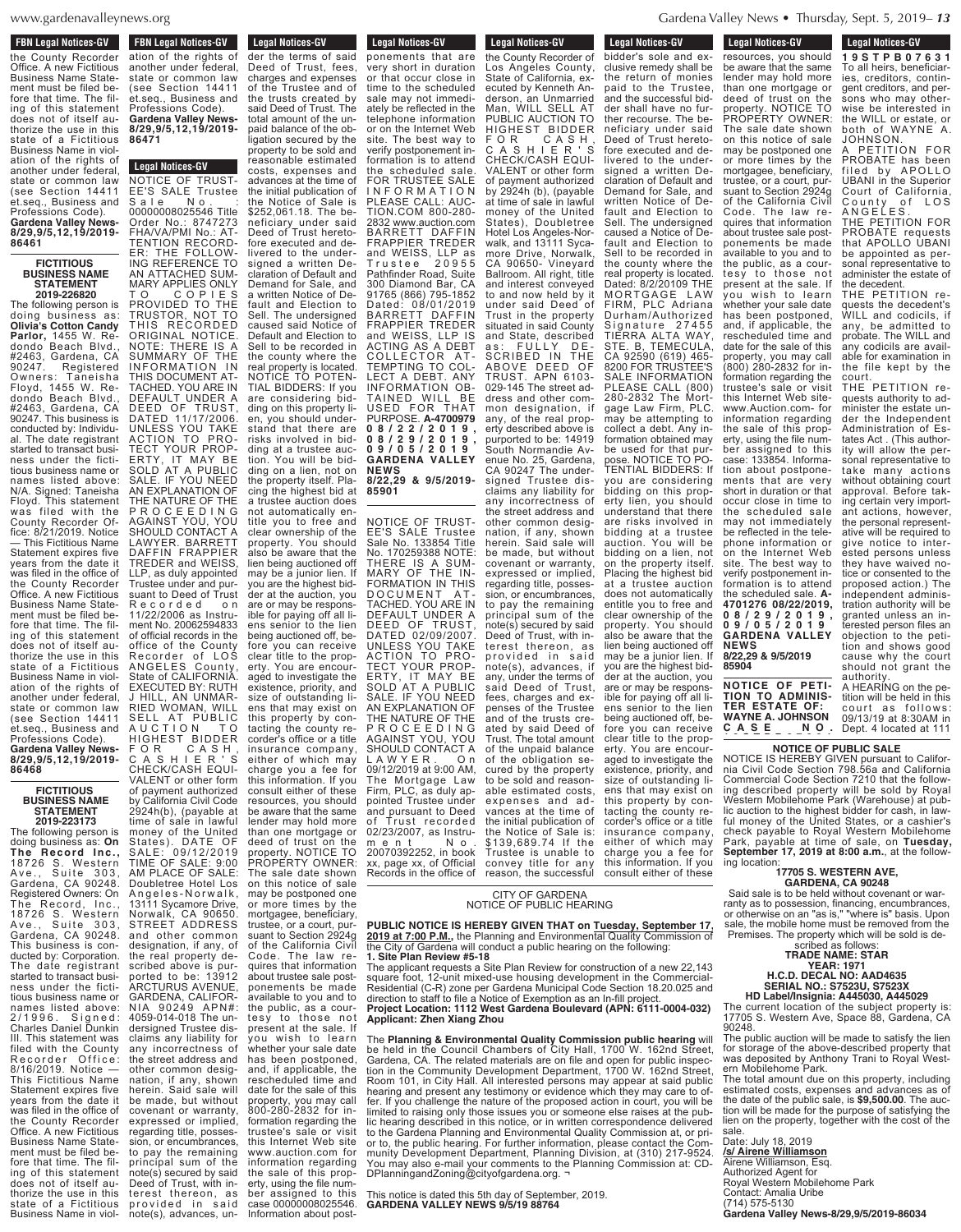**86359**

### **Legal Notices-GV** Legal Nutrices-GV

N. HILL ST., LOS ANGELES, CA 90012 IF YOU OBJECT to the granting of the petition, you should appear at the hearing and state your objections or file written objections with the court before the hearing. Your appearance may be in person or by your attorney.

IF YOU ARE A CRED-ITOR or a contingent creditor of the decedent, you must file your claim with the court and mail a copy to the personal representative appointed by the court within the later of either (1) four months from the date of first issuance of letters to a general personal representative, as defined in section 58(b) of the California Probate Code, or (2) 60 days from the date of mailing or personal delivery to you of a notice under section 9052 of the California Probate Code.

Other California statutes and legal authority may affect your rights as a creditor. You may want to consult with an attorney knowledgeable in Cali-

fornia law.<br>YOU MA MAY EXAMINE the file kept by the court. If you are a person interested in the estate, you may file with the court a Request for Special Notice (form DE-154) of the filing of an inventory and appraisal of estate assets or of any petition or account as provided in Probate Code section 1250. A Request for Special Notice form is available from the court clerk.

Attorney for Petitioner JAMES A. DIAMOND SBN 118484

DAVIDSON, RUSS AND DIAMOND REDONDO BEACH BLVD. SUITE 301<br>GARDENA CA 90247 GARDENA CA 90247

8/29, 9/5, 9/12/19 **CNS-3286700# GARDENA VALLEY**

**SUMMARY OF ORDINANCE NO. 1807 NEWS** <u>INANCE NO. 1807</u>

**AN ORDINANCE OF THE CITY COUNCIL OF THE CITY OF GARDENA, CALIFORNIA, MAK-ING CHANGES TO CHAPTER 18.19, MIXED USE OVERLAY, OF THE GARDENA MUNICIP-AL CODE RELATING TO TRANSITIONAL AND** SUPPORTIVE HOUSING **86359** AND WIFE AS JOINT IE CITY COUNCIL OF 1, CALIFORNIA, MAK-<br>1975 as 1990 APTER 18.19, MIXED<br>: 04 DDENA MUNICIP : GARDENA MUNICIP-<br>. TRANGITIONAL AND , IRANSITIONAL AND<br>- UQUANO

Date Introduced: August 27, 2019 Date to be Adopted: September 10, 2019  $\Omega$ , 2019 Date to be

### The Gardena City Council will consider for adoption Ordinance No. 1807. Will consider for<br>007

The Ordinance will amend the Mixed-Use Over-The Ordinance will amend the Mixed-Use Over-<br>lay ("MUO") Chapter of the City's Zoning Code to include transitional housing and supportive housing as permitted uses in mixed use zones. State law provides that transitional and supportive housing must be permitted in residential zones subject only to those restrictions that apply to other residential dwellings of that type. The ordiner residential dwellings of that type. The ordin-<br>ance conforms the Zoning Code to these requirements. e City's Zoning Code to nixed use zones. State tional and supportive ed in residential zones ) Code to these require-

Statements herein are intended as a summary Statements nerein are intended as a summary<br>description of the ordinance contents. A certified copy of the full ordinance is available for viewing<br>at the City Clerks' office at City Hall, located at 1700 W. 162nd Street, Gardena, CA 90247. ce contents. A certified at City Hall, located at

Dated this 5th day of September 2019 ember 2019

/s/ MINA SEMENZA, CITY CLERK **GARDENA VALLEY NEWS 9/5/19 86755**  $\epsilon$  at  $\epsilon$  and  $\epsilon$  $\mu$ olek $\mu$ on a li- $\mu$ on a li- $\mu$ on a li $v$ s 9/5/19

## $L$ egal Notices-GV **NEWS 8/29,9/5,12/2019**

NOTICE OF TRUST-EE'S SALE TS No. CA-19-852689-AB Order No.: 190707026-CA-VOI YOU ARE IN DE-FAULT UNDER A DEED OF TRUST DATED 3/3/2006. UN-LESS YOU TAKE AC-TION TO PROTECT YOUR PROPERTY, IT MAY BE SOLD AT A PUBLIC SALE. IF YOU NEED AN EXPLANA-TION OF THE NATURE OF THE P R O C E E D I N G AGAINST YOU, YOU SHOULD CONTACT A LAWYER. A public auction sale to the highest bidder for cash cashier's check drawn on a state or national bank, check drawn by state or federal credit union, or a check drawn by a state or federal savings and loan association, or savings association, or savings bank specified in Section 5102 to the Financial Code and authorized to do business in this state, will be held by duly appointed trustee. The sale will be made, but without covenant or warranty, expressed or implied, regarding title, possession, or encumbrances, to pay the remaining principal sum of the note(s) secured by the Deed of Trust, with interest and late<br>charges thereon as charges thereon, provided in the note(s), advances, under the terms of the Deed of Trust, interest thereon, fees, charges and expenses of the Trustee for the total amount (at the time of the initial publication of the Notice of Sale) reasonably estimated to be set forth below. The amount may be greater on the day of sale. BENEFICIARY MAY ELECT TO BID LESS THAN THE TOTAL AMOUNT DUE. Trustor(s): JOSE FRAN-CISCO ESTRADA LEY, AND ALICIA O ESTRADA, HUSBAND AND WIFE AS JOINT TENANTS Recorded:  $3/9/2006$  as ment No. 06 0505294 of Official Records in the office of the Recorder of LOS ANGELES County, California; Date of Sale: 9/26/2019 at 9:00 AM Place of Sale: At the Doubletree Hotel Los Angeles-Norwalk, 13111 Sycamore Drive, Norwalk, CA 90650, in the Vineyard Ballroom Amount of unpaid bal-<br>ance and other ance and other charges: \$522,918.15 The purported property address is: 1207 W E S T 186 T H STREET, GARDENA, CA 90248-4116 Assessor's Parcel No.: 6109-008-002 NO-TICE TO POTENTIAL BIDDERS: If you are considering bidding on this property lien, you should understand that there are risks involved in bidding at a trustee auction. You will be bidding on a lien, not on the property itself. Placing the highest bid at a trustee auction does not automatically entitle you to free and clear ownership of the property. You should also be aware that the lien being auctioned off may be a junior lien. If you are the highest bidder at the auction, you are or may be responsible for paying off all liens senior to the lien being auctioned off, before you can receive clear title to the property. You are encouraged to investigate the existence, priority, and size of outstanding liens that may exist on this property by contacting the county recorder's office or a title insurance company, either of which may charge you a fee for this information. If you consult either of these resources, you should be aware that the same lender may hold more than one mortgage or deed of trust on the property. NOTICE TO

**Legal Notices-GV** 

Legal Nutices-GV

PROPERTY OWNER: The sale date shown on this notice of sale may be postponed one or more times by the mortgagee, beneficiary, trustee, or a court, pur-suant to Section 2924g of the California Civil Code. The law requires that information about trustee sale postponements be made available to you and to the public, as a courtesy to those not present at the sale. If you wish to learn whether your sale date has been postponed, and, if applicable, the rescheduled time and date for the sale of this property, you may call 800-280-2832 for information regarding the trustee's sale or visit this Internet Web site http://www.qualityloan. com, using the file number assigned to

occur close in time to

this foreclosure by the Trustee: CA-19-852689-AB. Information about postponements that are very short in duration or that **CASE NUMBER (Numero de caso): 19DM1548** You have 30 calendar days after this Summons and Petition are served on you to file a Response (form FL-120 or FL-123) at the court and have a copy served on the petitioner. A letter, phone call or court apperance will not protect you. If you do not file your Response on time, the court may make or-

**86403**

**Legal Notices-GV** Legal Nutles-GV **Legal Notices-GV** 

the scheduled sale may not immediately be reflected in the telephone information or on the Internet Web site. The best way to verify postponement information is to attend the scheduled sale. The undersigned Trustee disclaims any liability for any incorrectness of the property address or other common designation, if any, shown herein. If no street address or other common designation is shown, directions to the location of the property may be obtained by sending a written request to the beneficiary within 10 days of the date of first publication of this Notice of Sale. If the sale is set aside for any reason, including if the Trustee is unable to convey title, the Pur- $\alpha$  chas,  $\alpha$  is a shall be entitled only to a return of the monies paid to the Trustee. This shall be the Purchaser's sole and exclusive remedy. The purchaser shall have no further recourse against the Trustor, the Trustee, the Beneficiary, the Beneficiary's Agent, or the Beneficiary's Attorney. If you have previously been discharged through bankruptcy, you may have been released of personal liability for this loan in which case this letter is intended to exercise the note holders right's against the real property only. Date:

Legal Nutres-GV marriage or domestic partnership, your property and custody of your children. You may be ordered to pay support and attorney fees and costs.

For legal advice, contact a lawyer immediately. You can get help finding a lawyer at the California Courts Online Self-Help Center (www.courtinfo.ca.gov/ self help), at the California Legal Services W e b s i t e (www.lawhelpcalifornia. org) or by contacting your local county bar association. Tiene 30 dias corridos

despues de haber recibido la entrega legal de esta Citacion y Peticion para presentar una Respuesta formulario de Respuesta (formulario FL-120 o FL-123) ante la corte y efectuar la entrega legal de una copia al solicitante. Una carta o llamada telefonica o una audiencia de la corte no basta para protegerio.

Si no presenta su Respuesta a tiempo, la corte puede dar ordenes que afecten su matrimonio o pareja de hecho, sus bienes y la custodia de sus hijos. La corte tambien le puede ordenar que pague manutencion, y honorarios y costas legales.

Para asesoramiento legal, pongase en contacto de immediato con un abogado. Puede obtener informacion para encontrar a un abogado en el Centro de Ayuda de las Cortes de California (www.sucorte.ca gov), en el sitio Web de los Servicisio Legales de C a l i f o r n i a (www.lawhelpcalifornia. org) o poniendose en contacto con el colegio de abogados de su

FEE WAIVER: If you cannot pay the filing fee, ask the clerk for a fee waiver form. The court may order you to pay back all or part of the fees and costs that the court waived for you or the other party. EXENCION DE CUOTAS: Si no puese pagar la cuota de pesentacion, pida al secretario un formulario de exencion de cuotas. La corte puede ordenar que usted pague, ya sea en parte o por completo, las cuotas y costos de la corte previamente exentos a peticion de usted o de la otra parte. The name, address, and telephone number of petitioner's attorney, petitioner without an attorney, are (El nombre, dirección y el número de teléfono del del solicitante, o del solicitante si no tiene abogado, son): MICHELLE BERNAL VASQUEZ, 2912 W.45TH AVE., KANSAS CITY, CA 66103, 323-481-8604 Date (Fecha): authority.

7 / 2 2 / 2 0 1 9 **GARDENA VALLEY** bate Code.

Other California statutes and legal authority may affect your<br>.

or by your attorney.

### other california state-**Legal Notices-GV**  $\epsilon$ conditantly non-site  $\epsilon$

denavallevnews.org

**Legal Nutries-GV** property situated in said County and State described as: MORE ACCURATELY DE-SCRIBED IN SAID DEED OF TRUST. The street address and other common designation, if any, of the real property described above is purported to be: 16427 S DALTON AVE. # 1 GARDENA, CALIFORNIA 90247- 4739 The undersigned Trustee disclaims liability for any incorrectness of the street address and other common designation, if any, shown herein. Said sale will be held, but without covenant or warranty, express or implied, regarding title, possession, condition, or encumbrances, including fees, charges and expenses of the Trustee and of the trusts created by said Deed of Trust, to pay the remaining principal sums of the note(s) se-

**Legal Notices-GV Legal Nutices-GV** rights as a creditor. You may want to consult with an attorney

knowledgeable in California law. YOU MAY EXAMINE the file kept by the court. If you are a person interested in the estate, you may file with the court a Request for Special Notice (form DE-154) of the filing of an inventory and appraisal of estate assets or of any petition or account as provided in Probate Code section 1250. A Request for Special Notice form is available from the court clerk. Attorney for Petitioner

County of LOS THE PETITION FOR PROBATE requests that RODNEY D. SMITH be appointed as personal representative to administer the estate of the decedent. THE PETITION requests the decedent's WILL and codicils, if any, be admitted to MARK E. LEWIS, ESQ. SBN 162786 LAW OFFICES OF MARK ERIC LEWIS 17011 BEACH BLVD. SUITE 101 HUNTINGTON BEACH CA 92647 8/29, 9/5, 9/12/19 CNS-3287514# **GARDENA VALLEY**

**NEWS 8/28,9/5,12/2019 86520**

THE PETITION requests authority to administer the estate under the Independent Administration of Estates Act (This authority will allow the personal representative to take many actions without obtaining court approval. Before taking certain very important actions, however, the personal representative will be required to give notice to interested persons unless they have waived notice or consented to the proposed action.) The independent administration authority will be granted unless an interested person files an objection to the petition and shows good cause why the court should not grant the A HEARING on the petition will be held in this court as follows: 09/19/19 at 8:30AM in Dept. 67 located at 111 N. HILL ST., LOS ANGELES, CA 90012 IF YOU OBJECT to the granting of the petition, you should appear at the hearing and state your objections or file written objections with the court before the hearing. Your appearance may be in person IF YOU ARE A CRED-ITOR or a contingent creditor of the decedent, you must file your claim with the court and mail a copy to the personal representative appointed by the court within the later of either (1) four months from the date of first issuance of letters to a general personal representative. as defined in section 58(b) of the California Probate Code, or (2) 60 days from the date of mailing or personal delivery to you of a notice under section 9052 of the California Pro-T.S. No. 082147-CA APN: 6105-017-072 NOTICE OF TRUST-EE'S SALE IMPORT-ANT NOTICE TO PROPERTY OWNER: YOU ARE IN DE-FAULT UNDER A DEED OF TRUST, DATED 6/15/2016. UN-LESS YOU TAKE AC-TION TO PROTECT YOUR PROPERTY, IT MAY BE SOLD AT A PUBLIC SALE. IF YOU NEED AN EXPLANA-TION OF THE NATURE OF THE P R O C E E D I N G AGAINST YOU, YOU SHOULD CONTACT A A W Y E R O n 9/26/2019 at 9:00 AM,<br>CLEAR RECON R E C O N CORP, as duly appointed trustee under and pursuant to Deed of Trust recorded 6/22/2016, as Instrum e n t N o . 20160722511, in Book , Page , , of Official Records in the office of the County Recorder of Los Angeles County, State of CALIFORNIA executed by: KING S. WAGNER, AN UN-MARRIED MAN WILL SELL AT PUBLIC AUCTION TO<br>HIGHEST BIDDER<br>FOR CASH, CASHIER'S CHECK DRAWN ON A STATE OR NATIONAL BANK, A CHECK DRAWN BY A STATE OR FEDER-AL CREDIT UNION, OR A CHECK DRAWN BY A STATE OR FED-ERAL SAVINGS AND LOAN ASSOCIATION, SAVINGS ASSOCI-ATION, OR SAVINGS BANK SPECIFIED IN SECTION 5102 OF THE FINANCIAL CODE AND AUTHOR-IZED TO DO BUSI-NESS IN THIS STATE: VINEYARD BALL-ROOM, DOUBLE-TREE HOTEL LOS ANGELES - NOR-WALK, 13111 SYCA-MORE DRIVE, NOR-WALK, CA 90650 all right, title and interest conveyed to and now held by it under said Deed of Trust in the

cured by said Deed of Trust. The total amount of the unpaid balance of the obligation secured by the property to be sold and reasonable estimated costs, expenses and advances at the time of the initial publication of the Notice of Sale is: \$263,400.71 If the Trustee is unable to convey title for any reason, the successful bidder's sole and exclusive remedy shall be the return of monies paid to the Trustee, and the successful bidder shall have no further recourse. The beneficiary under said Deed of Trust heretofore executed and delivered to the undersigned a written Declaration of Default and Demand for Sale, and a written Notice of Default and Election to Sell. The undersigned or its predecessor caused said Notice of Default and Election to Sell to be recorded in the county where the real property is located. NOTICE TO POTEN-TIAL BIDDERS: If you are considering bidding on this property lien, you should understand that there are risks involved in bidding at a trustee auction. You will be bidding on a lien, not on the property itself. Placing the highest bid at a trustee auction does not automatically entitle you to free and clear ownership of the property. You should also be aware that the lien being auctioned off may be a junior lien. If you are the highest bidder at the auction, you are or may be responsible for paying off all liens senior to the lien being auctioned off, before you can receive clear title to the property. You are encouraged to investigate the existence, priority, and size of outstanding liens that may exist on this property by contacting the county recorder's office or a title insurance company,<br>either of which may either of which may charge you <sup>a</sup> fee for this information. If you consult either of these

## Quality Loan Service Corporation 2763 Camino Del Rio South San Diego, CA 92108 619- 645-7711 For NON SALE information only Sale Line: 800-280- 2832 Or Login to: http://www.qualityloan. com Reinstatement Line: (866) 645-7711 Ext 5318 Quality Loan Service Corp. TS No.: CA-19-852689-**AB ID-S P u b # 0 1 5 6 0 8 3 8/29/2019 9/5/2019 9/12/2019 GARDENA VALLEY NEWS 8/29.9/5,12/2019 SUMMONS (Family Law) NOTICE TO RE-SPONDENT (Aviso al Demandado): GERALD GONZALEZ You have been sued. Read the information below. Lo Han demandado. Lea la informacion en la pagina siguiente. Petitioner's name is (Nombre del demandante): MICHELLE BERNAL VASQUEZ** ders affecting your<br>. condado. **NEWS 9/5,12,10,26/2019**

**Legal Notices-GV 86514 NOTICE OF PETI-**

**Legal Notices-GV** 

**TION TO ADMINIS-TER ESTATE OF: TINA MARIE GINGER CASE NO. 19STPB07859** To all heirs, beneficiaries, creditors, contingent creditors, and persons who may otherwise be interested in the WILL or estate, or both of TINA MARIE

A PETITION FOR PROBATE has been filed by RODNEY D. SMITH in the Superior Court of California,

probate. The WILL and any codicils are available for examination in the file kept by the

court.

GINGER.

A N G E L E S .